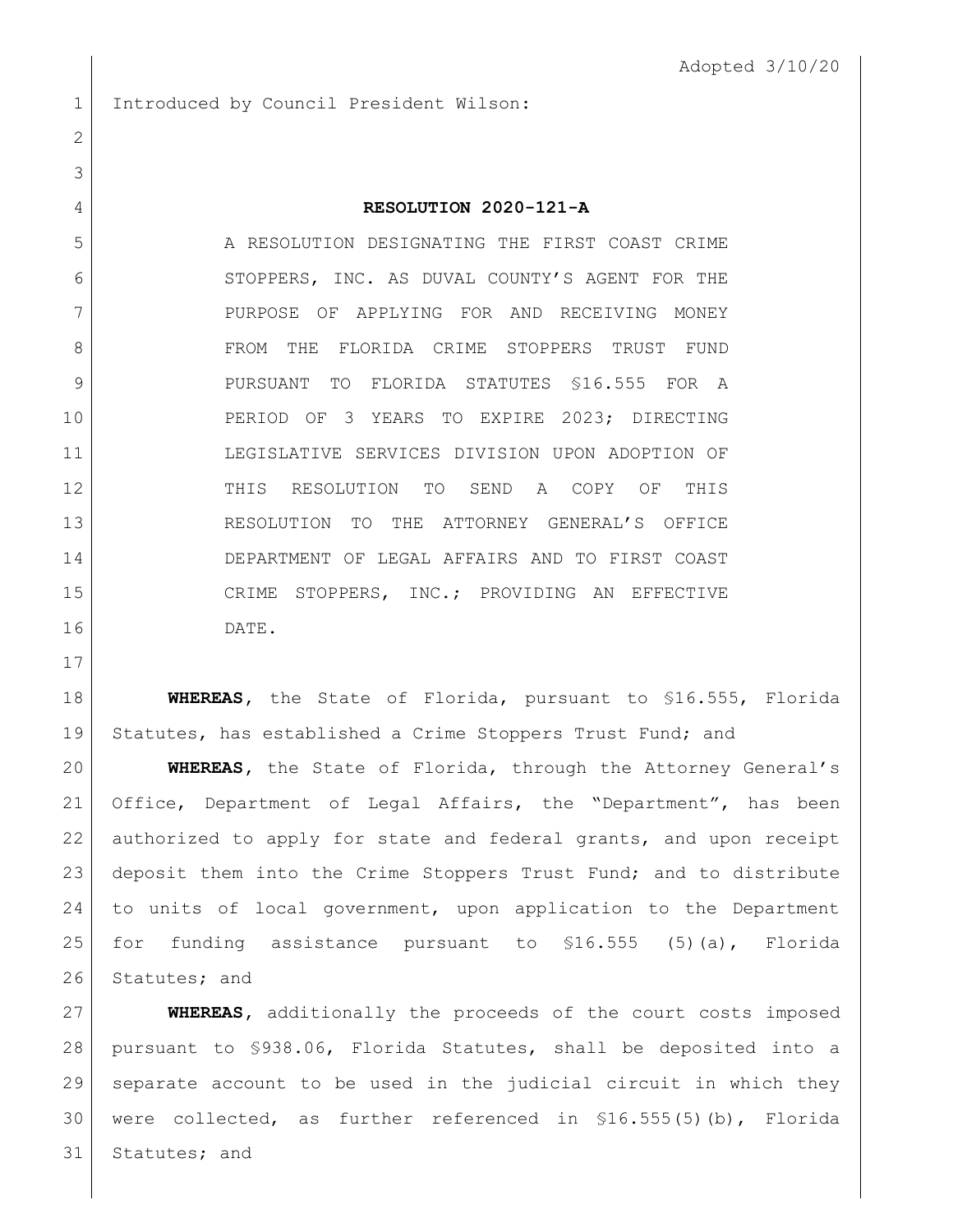**WHEREAS,** any county may apply to the department for a grant 2 from the funds collected in the judicial circuit in which the County is located, however a grant may be awarded only to counties 4 which are served by an official member of the Florida Association of Crime Stoppers, and may only be used to support Crime Stoppers and their programs. Only one such official member shall be eligible 7 for support within any county; and

**WHEREAS,** First Coast Crime Stoppers, Inc. is the one and only official member of the Florida Association of Crime Stoppers in the 10 fourth judicial circuit serving Duval, Nassau, Baker, Bradford, 11 Clay and Union Counties; and

 **WHEREAS,** Council finds designating First Coast Crime Stoppers, Inc. as the agent for Duval County to be a just and proper action 14 to take; now therefore

15 | BE IT RESOLVED by the Council of the City of Jacksonville:

 **Section 1. First Coast Crime Stoppers, Inc. Duval County Agent.** The City of Jacksonville hereby endorses the efforts of First Coast Crime Stoppers, Inc. and designates First Coast Crime Stoppers, Inc. the authorized agent for Duval County for the purpose of applying to and receiving funds from the state Crime Stoppers Trust Fund pursuant to §16.555 (5)(a) and (5)(b), Florida 22 Statutes, for a period of three years to expire 2023.

 **Section 2. Directive to Circulate.** The City Council's Legislative Services Division upon adoption of this resolution is hereby directed to provide a copy of this resolution to the Attorney General's Office, Department of Legal Affairs, and to 27 First Coast Crime Stoppers, Inc.

 **Section 3. Effective Date.** This Resolution shall become effective upon signature by the Mayor or upon becoming effective without the Mayor's signature.